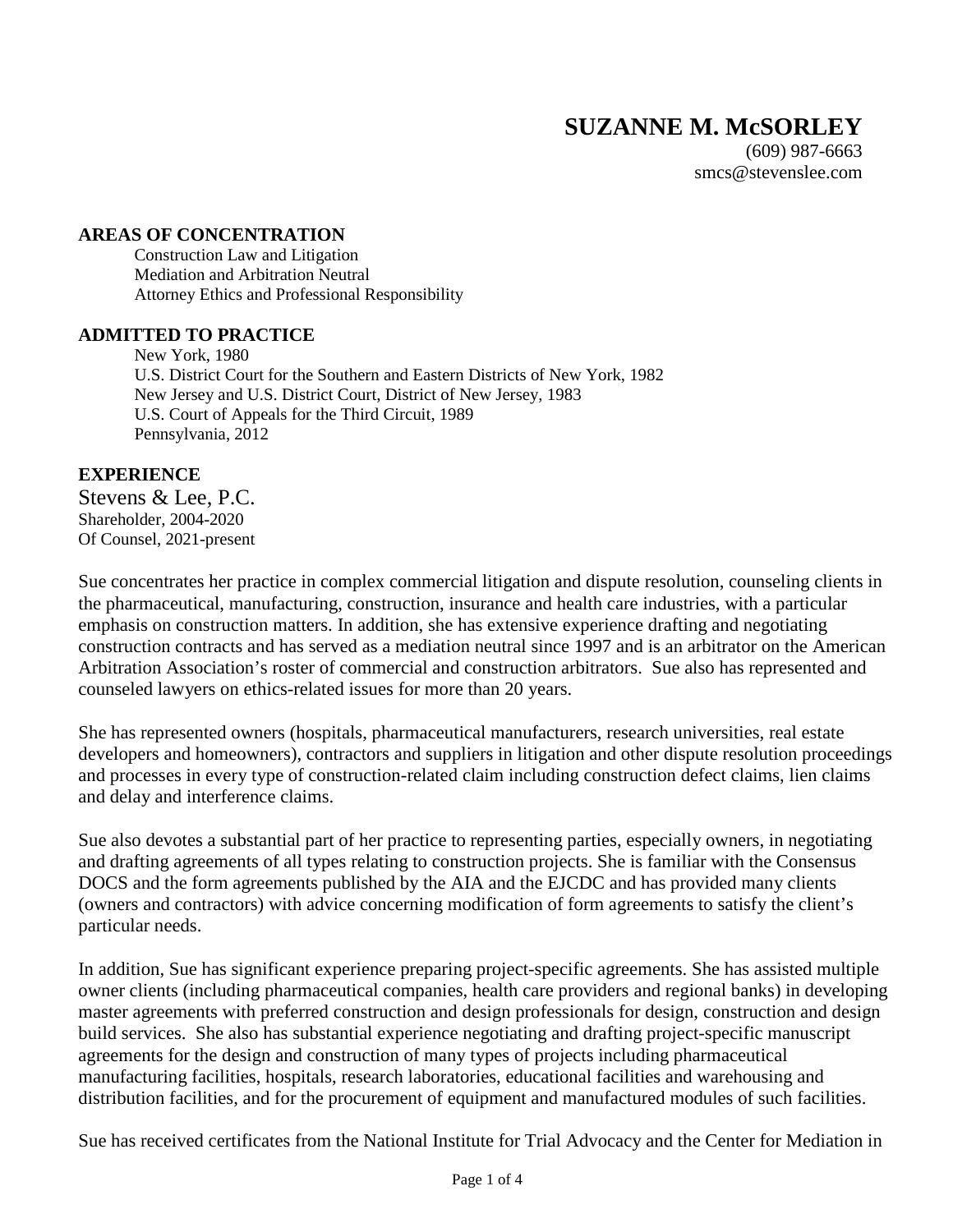(609) 987-6663 smcs@stevenslee.com

Law and, since 1997, has served as a mediator on the roster of mediators for court-annexed mediation in New Jersey. She is also a charter member of the National Academy of Distinguished Neutrals, an invitationonly professional association for mediators and arbitrators who are well established as trusted neutrals in the legal community. She was named 2005 "ADR Practitioner of the Year" by the New Jersey State Bar Association for her contributions to advance the cause of mediation and other forms of alternative dispute resolution in New Jersey. She served on the New Jersey Supreme Court's Committee for Complementary Dispute Resolution from 2001-2012, and served in the Supreme Court's Advisory Committee for Mediator Standards from 2006 to 2012.

Finally, Sue has represented and counseled attorneys in connection with legal ethics questions and proceedings. She has served on both the New Jersey Supreme Court Ethics Committee (District VII) and on the New Jersey Supreme Court Fee Arbitration Committee (District VII).

Sue started her career as a law clerk to the Honorable Warren W. Eginton of the U.S. District Court for the District of Connecticut.

## **EDUCATION**

Certificate, Center for Mediation in Law (New York), Intensive Mediation Training, 2000 Certificate, National Institute for Trial Advocacy, 1986 J.D., Columbia University School of Law, 1979 (Harlan Fiske Stone Scholar, 1976-1977, 1978-1979) A.B., *cum laude*, Princeton University, Woodrow Wilson School of Public and International Affairs, 1979

## **PROFESSIONAL EXPERIENCE**

Stevens & Lee, A Pennsylvania Professional Corporation, Lawrenceville, NJ, Shareholder, 2004-2020; Of Counsel, 2021-present Smith, Stratton, Wise, Heher & Brennan, Princeton, NJ, Partner, 1987-2004, Associate, 1983-1987 Milbank, Tweed, Hadley & McCloy, New York, NY, Associate, 1980-1983

Law Clerk to The Honorable Warren W. Eginton, U.S.D.J., District of Connecticut, 1979-1980

## **PROFESSIONAL ACTIVITIES**

Member, New Jersey Supreme Court Committee on Complementary Dispute Resolution, 2001-2012 (Co-Chair, Subcommittee on Mediator Education, 2008-2012) Mediator, New Jersey Superior Court Civil Presumptive Mediation Program(s), 1995-Present Member, Supreme Court Advisory Committee on Mediator Standards, 2006-2012 Member, Supreme Court Advisory Committee on Arbitration, 2002-2005 Member, District VII Ethics Committee of Supreme Court of New Jersey, 1991-1994 Member, District VII Fee Dispute Committee of Supreme Court of New Jersey, 1999-2003 Columbia Law School Alumni Association, 1979-Present Columbia Law School Association of New Jersey, 1984-Present (Trustee and Treasurer, 1996-2002)

## **PROFESSIONAL MEMBERSHIPS**

American Arbitration Association, Commercial and Construction Arbitration Panel Member, 2015-present National Association of Distinguished Neutrals, Charter New Jersey Panel member, 2013-present American Bar Association, Forum Committee on the Construction Industry (Chair, Division 12 Steering

Committee, 2017-present [member 2009-present]; Publications Committee, 2010-present) and Litigation and Dispute Resolution Sections, Member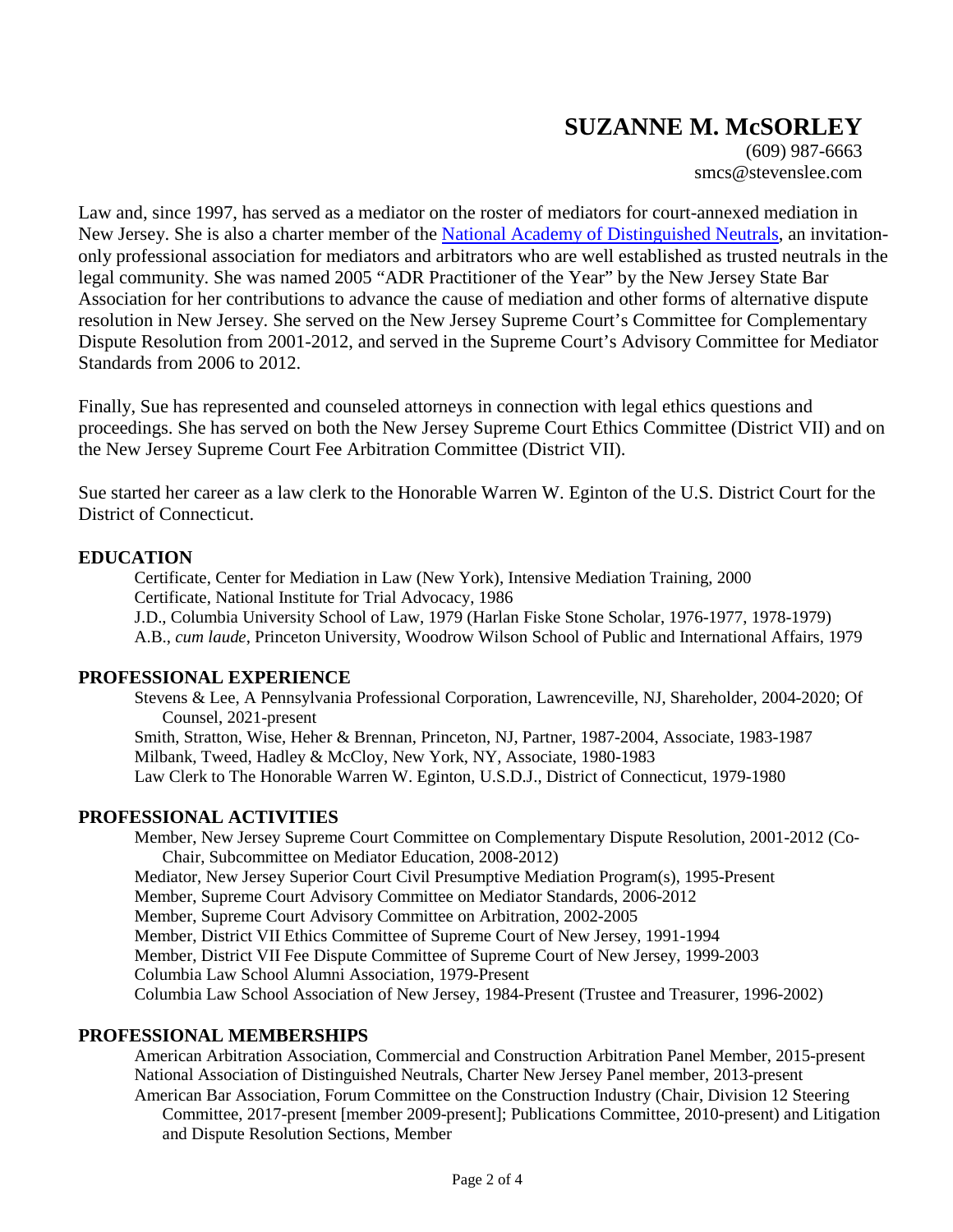(609) 987-6663 smcs@stevenslee.com

- New Jersey State Bar Association, Dispute Resolution Section (Director, 2013-2017, 1997-2004, Immediate Past Chair, 2002-03; Chair, 2001- 02; Chair-Elect, 2000-01; Secretary 1998-2000), Construction Law Section and Litigation Section
- Marie L. Garibaldi American Inn of Court for Alternate Dispute Resolution, 2001- present (Executive Committee, 2004-present, President, 2008-2010, Immediate Past President, 2011-2012)

New Jersey Association of Professional Mediators, 1999-present

- Mercer County Bar Association, member 1984-present (Trustee, 1995-1998)
- Mercer County Bar Foundation (President 2005-2006, Trustee, 1998-2006)

#### **PUBLICATIONS**

"Alternate Dispute Resolution," *Construction Defects, 2d Ed*., (ABA Publishing, 2021) *Construction Defects, 2d Ed*. Editor with Richard Tyler and Erin Krejci. (ABA Publishing, 2021, 350 pp.) *More Sticks & Bricks*, Editor with Belinda Bacon and Levi Barrett (ABA Publishing, 2018, 350 pp.)

- "Guarantees and Warranties and SOLs, Oh My!," Paper presented at the Annual Meeting of the American Bar Association Forum on Construction Law, Boca Raton, FL, April 16-18, 2015
- *"*Take Full Advantage of the Opportunity to Mediate: Prepare; Don't Just Show Up." *Under Construction, the Newsletter of the American Bar Association Forum on the Construction Industry,* Vol. 16, No. 2. September 2014.
- *Construction Defects*. Editor with Roland Nikles, Stephen Reisman and Richard Tyler. (ABA Publishing, 2012, 350 pp.)
- "A Practitioner's Guide to Extra-Contractual Remedies for 'Private' Construction Projects." New Jersey Institute for Continuing Legal Education, 2010 (30 pp.)
- "Antitrust High Stakes: Companies That Don't Have a Compliance Program Risk Paying the Price."Coauthor. General Counsel Mid-Atlantic, June 2005.
- "Exemptions and Immunities and the Robinson-Patman Act." Co-author. American Bar Association Section of Antitrust Law Robinson-Patman Act Newsletter, Spring 2005.

#### **SELECTED SPEAKING ENGAGEMENTS:**

- Basic Civil Mediation Training, Trainer, New Jersey Institute for Continuing Legal Education, Virtual (Zoom), January-February 2021; October 2021
- Basic Civil Mediation Training, Trainer, New Jersey Institute for Continuing Legal Education, New Brunswick, NJ, Jun 10 and July 1, 2019
- "Co-Mediating complex Commercial Cases," Speaker, New Jersey Institute for Continuing Legal Education, Iselin, NJ, June 5, 2019
- Basic Civil Mediation Training, Trainer, New Jersey Institute for Continuing Legal Education, New Brunswick, NJ, December 17, 2018
- "Real Life IPD," presented to Division 12 of the ABA Forum on Construction Law, February 14 and March 14, 2018
- "Mediation Ethics," presented at PLI's Building the Best Construction Contracts 2016, December 16, 2016
- "Guarantees, Warranties and SOLs, Oh My!," Paper presented at the Annual Meeting of the American Bar Association Forum on Construction Law, Boca Raton, FL, April 16-18, 2015
- "Resolving Construction Disputes the New Alternatives," Speaker, New Jersey Institute for Continuing Legal Education, New Brunswick, NJ, February 28, 2015
- "Sticks & Bricks," Program Co-Chair, American Bar Association Forum Committee on Construction Law, February 27, 2015
- Basic Mediation Training for Bankruptcy Lawyers, Trainer, New Jersey Institute for Continuing Legal Education, New Brunswick, NJ, May 19, May 22 and June 2, 2014 (20 hours)
- "Construction Law 201: Insights for the Government Lawyer," Speaker, American Bar Association Government and Public Sector Lawyers' Division webcast, April 16, 2013